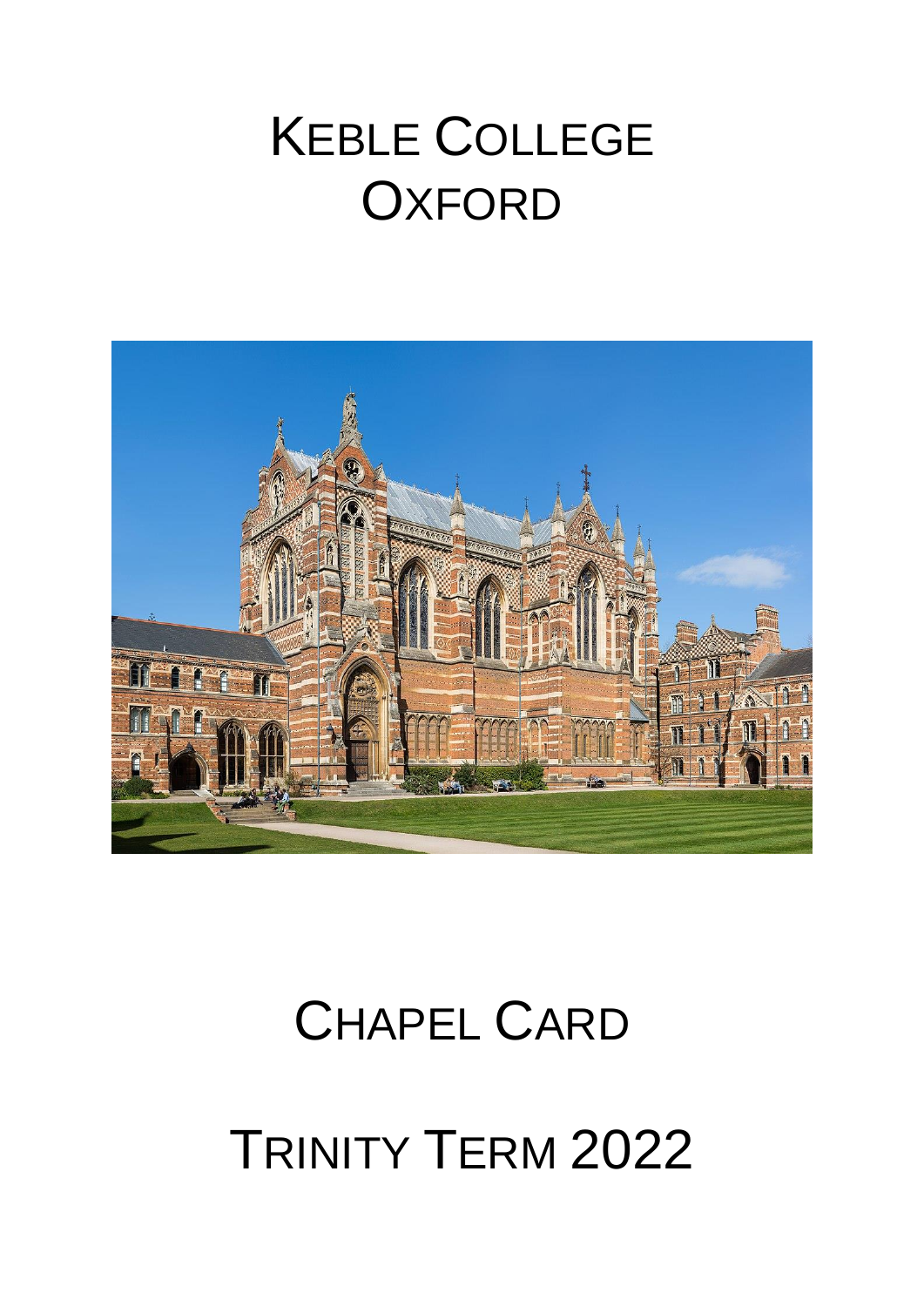## **WEEKDAY SERVICES**

*During this term Morning and Evening Prayer cannot be guaranteed. It will depend on availability of students to lead the services. However, the chapel is always open and books available.*

Morning Prayer at 8.15am (Monday – Friday) Evening Prayer at 6.30pm (Monday, Thursday & Friday) Eucharist at 6.30pm (Tuesday) Choral Evensong at 6pm (Wednesday) Compline by Candlelight at 9.00pm (Thursday)

#### **SUNDAYS**

At 5.30pm each Sunday the college community celebrates the Eucharist. This is at the centre of chapel life - our gathering for worship to celebrate the presence of Christ in Word and Sacrament. We hear readings from Scripture and a sermon and receive communion. It is a choral service where the music is led by the talented chapel choir and musicians.

We have refreshments afterwards which finish in good time for dinner in Hall. **All are warmly welcome.** 

# **SPECIAL SERVICES IN TRINITY TERM**

## **St Mark's Day, Sunday 24 April, 5.30pm**

*This Evensong commemorates the foundation of the College and its founders and benefactors. It is the 146th anniversary of the opening of the Chapel (1876).*

# **Ascension Day, Thursday 26 May, 8.15am and 6pm**

*This important day of the Christian year commemorates the risen Christ's ascension into heaven 40 days after Easter. The choir will sing Morning Prayer from the roof of the Chapel at 8.15am (Keble's own version of 'May Day'). There will be a Sung Eucharist in the Chapel at 6.00pm that evening when we will be joined by the chaplain and choir of Oriel College.*

# **Evensong in Southrop, Wednesday 11 May, 6.30pm**

*The choir will travel to St Peter's, Southrop, to sing Evensong. This is one of the parish churches where John Keble served as a curate shortly after his ordination in 1815. Here is no service on chapel that evening.*

## **Evensong, Wednesday 18th May, 6pm, sung by the combined choirs of Keble and Merton.**

### **Roman Catholic Mass, Friday 27th May, 6pm**

*We are delighted to host and welcome the team from the Roman Catholic Chaplaincy.*

### **Leavers' Service, Sunday 12 June, 5.30pm**

*This is the final Sunday service in the Chapel for the academic year.*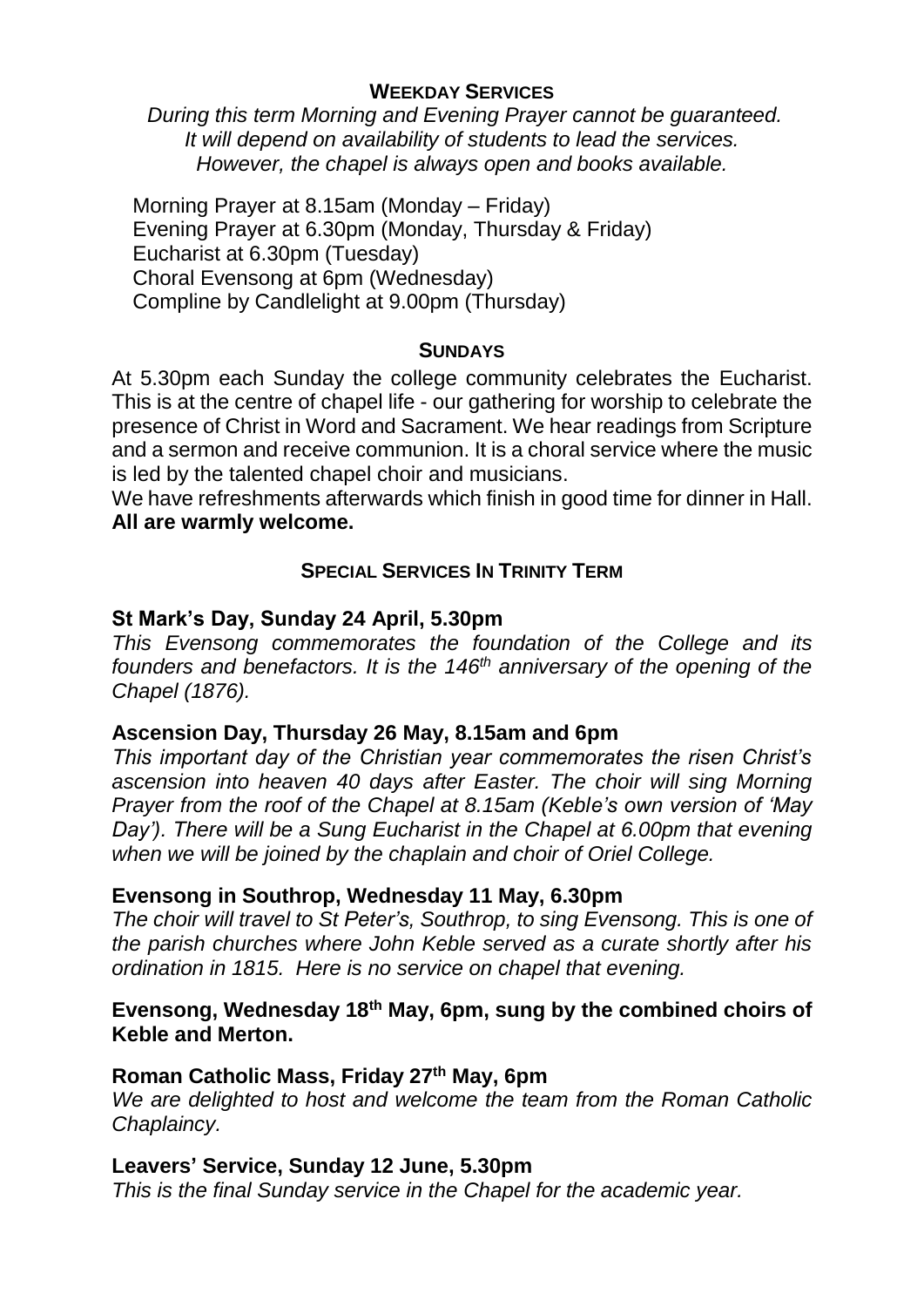#### SUNDAYS IN TRINITY TERM

*24 April St Mark's Day Commemoration of Founders & Benefactors* Preacher: The Right Revd Stephen Conway *Bishop of Ely & Alumnus of Keble*

- *1 May 3 rd Sunday of Easter* Preacher: The Revd Jane Chaffey
- *8 May 4 th Sunday of Easter* Preacher: The Very Revd Dr John O'Connor, OP *Regent of Blackfriars Hall & Studium*
- *15 May 5 th Sunday of Easter* Preacher: The Right Revd John Inge *Bishop of Worcester & Alumnus of Keble*
- *22 May 6 th Sunday of Easter* Preacher: The Revd Darren McFarland *Acting Chaplain*
- *29 May 7 th Sunday of Easter* Preacher: The Revd Phil Ritchie *Vicar of St Mary & St John, Cowley*
- *5 June Feast of Pentecost* Preacher: The Revd Canon Dr Jenn Strawbridge *Associate Professor in New Testament Studies & G.B. Caird Fellow in Theology at Mansfield College (Chaplain & Fellow of Keble 2010-2016)*
- *12 June Trinity Sunday* Preacher: The Revd Darren McFarland *Acting Chaplain*